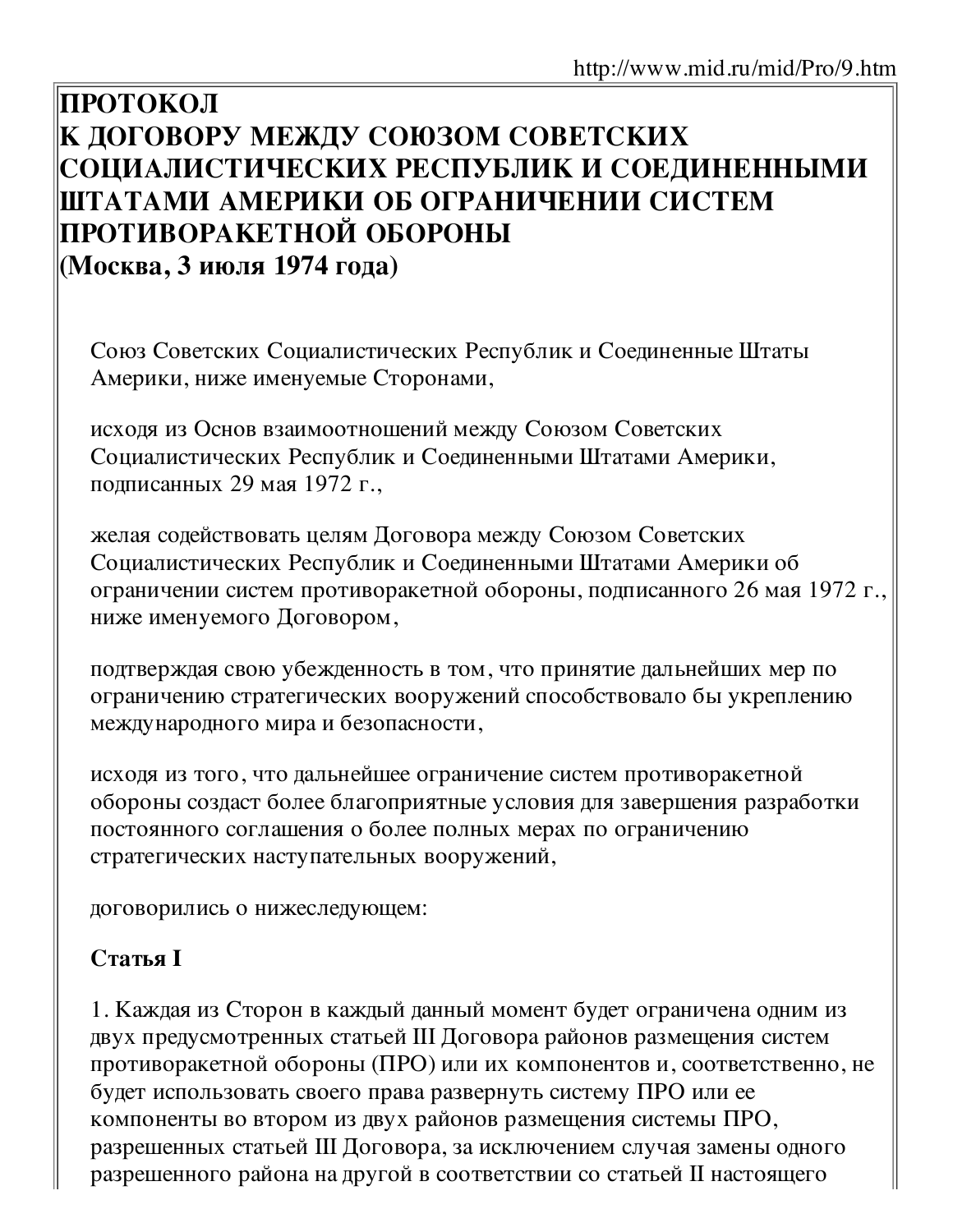### Протокола.

2. Соответственно, за исключением того, что разрешается статьей II настоящего Протокола: Советский Союз не будет развертывать систему ПРО или ее компоненты в районе размещения шахтных пусковых установок межконтинентальных баллистических ракет (МБР), как это разрешено статьей III "b" Договора, а Соединенные Штаты Америки не будут развертывать систему ПРО или ее компоненты в районе с центром, находящимся в их столице, как это разрешено статьей III "а" Договора.

# Статья П

1. Каждая из Сторон будет иметь право демонтировать или уничтожить свою систему ПРО и ее компоненты в районе, где они в настоящее время развернуты, и развернуть систему ПРО или ее компоненты в другом районе, разрешенном статьей III Договора, при условии, что до начала строительства будет сделано уведомление в соответствии с процедурой, согласованной в Постоянной консультативной комиссии, в течение года, начинающегося 3 октября 1977 г. и кончающегося 2 октября 1978 г., или в течение любого года, который начнется через последующие пятилетние интервалы, причем это должны быть годы периодического рассмотрения Договора, предусмотренного в статье XIV Договора. Это право может быть использовано только один раз.

2. Соответственно, в случае подобного уведомления Советский Союз имел бы право демонтировать или уничтожить систему ПРО и ее компоненты в районе с центром, находящимся в его столице, и развернуть систему ПРО или ее компоненты в районе расположения шахтных пусковых установок МБР, как это разрешается статьей III "b" Договора, а Соединенные Штаты Америки имели бы право демонтировать или уничтожить систему ПРО и ее компоненты в районе расположения шахтных пусковых установок МБР и развернуть систему ПРО или ее компоненты в районе с центром, находящимся в их столице, как это разрешается статьей III "а" Договора.

3. Демонтаж или уничтожение и развертывание систем ПРО или их компонентов и уведомление об этом должны осуществляться в соответствии со статьей VIII Договора по ПРО и процедурами, согласованными в Постоянной консультативной комиссии.

# Статья Ш

Права и обязательства, установленные Договором, остаются в силе и должны